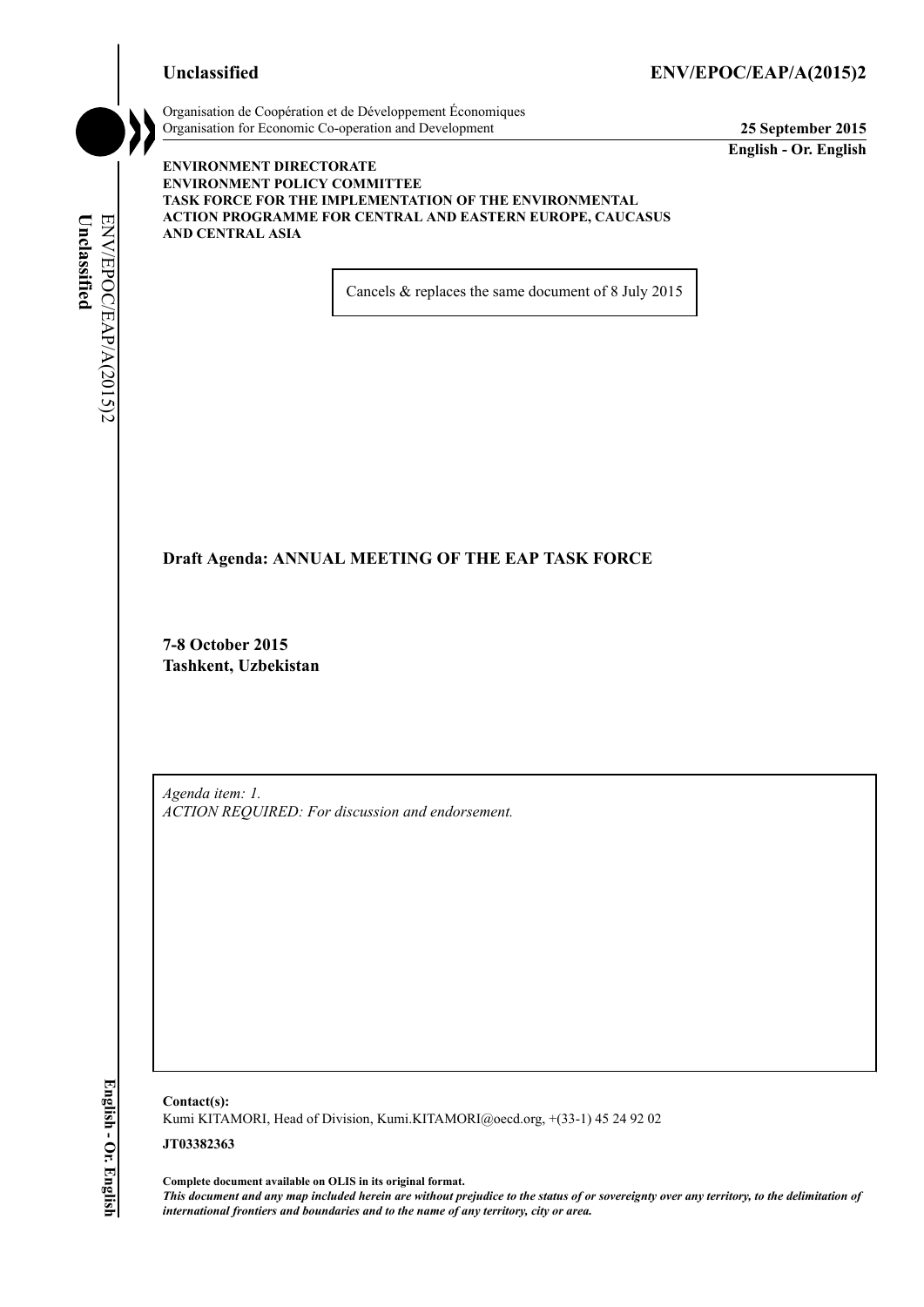#### **Draft Agenda: ANNUAL MEETING OF THE EAP TASK FORCE**

#### **7-8 October 2015**

#### **Tashkent, Uzbekistan**

*Hotel "Windham" (Former Dedeman)*

*Address: 7, Amir Temur Str., C 4, 100084, Tashkent*

*Meeting room "Silk Road"*

# **Wednesday, 7 October 2015, starting at 11:00**

11:00 -11:15 **1. Welcome and approval of the draft Agenda**

#### **Relevant documents:**

Draft agenda

Summary of the 2014 EAP Task Force meeting, 25-26 November 2014, Paris, France

**Action(s):** For approval

#### 11:15 - 12:30 **2. Introduction session: "Environment for Europe" Ministerial Conference (Batumi, June 2016) contributions from the EAP Task Force** ENV/EPOC/EAP(2015)7/REV

The EAP Task Force mandate has been linked to the "Environment for Europe" Ministerial Conferences. The objective of this session will be to update participants on preparations for the 8th "Environment for Europe" Ministerial Conference that will be held on 8-10 June 2016 in Batumi, Georgia, and its expected results. The session will also provide an opportunity to discuss the possible contributions from the EAP Task Force to the Conference.

#### **Relevant documents:**

Note by the Secretariat

**Action(s):** For discussion

# 12:30 - 14:00 **Lunch**

### 14:00 - 15:15 **3. Access to private finance for green investments**

Commercial banks have a potentially important role to play in providing lending for green investments. The objective of this session is to introduce the project on Access to private finance for green investments and present the preliminary results from the review of the experience of the Export-Import Bank of Ukraine (Ukreximbank) with financing green investment projects. Ukreximbank currently holds the largest portfolio of IFI-supported environmental credit lines and has developed substantial in-house capacity to identify, appraise and finance green investments, particularly industrial energy efficiency projects. The discussion during the session will focus on the role of governments in creating demand for green investments and providing stronger incentives for domestic commercial banks to invest in green projects.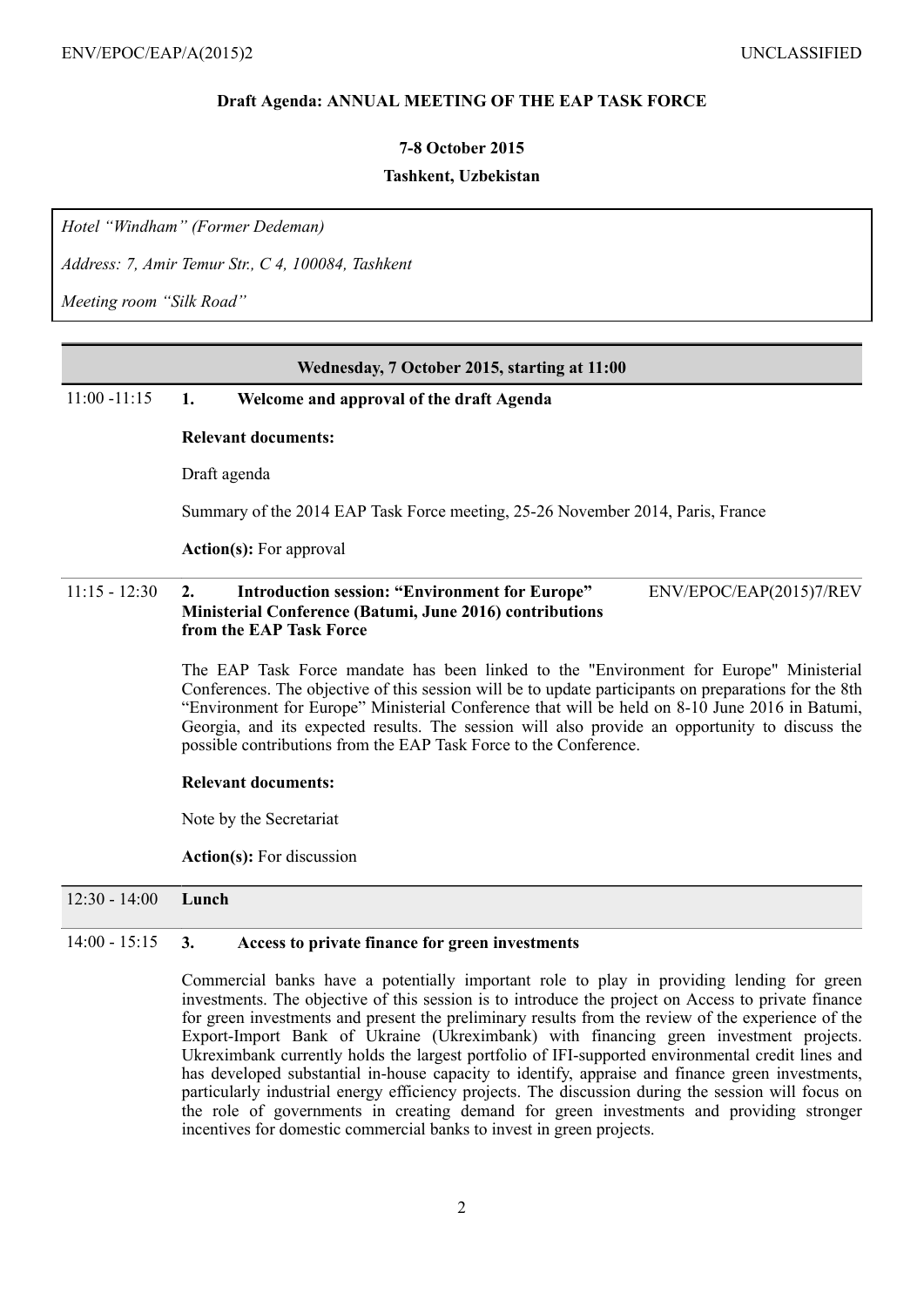#### **Relevant documents:**

[Report "Environmental lending in EU Eastern Partnership Countries"](http://www.oecd.org/env/outreach/Binder_final%20report_environmental%20lending_update%20Oct2014.pdf)

### **Action(s):** For discussion

### 15:15 - 15:45 **Coffee break**

# 15:45 - 17:15 **4. Creating market incentives for greener products**

Many EECCA countries are interested in expanding the use of economic instruments for managing environmentally harmful products, including taxes to reduce the consumption of harmful goods (such as fossil fuels, motor vehicles, pesticides and fertilisers), and Extended Producer Responsibility (EPR) schemes for packaging, electric and electronic equipment, tyres or batteries. This session will review lessons learned from reform of product-related instruments in [Moldova](http://www.oecd.org/environment/outreach/EI-country-pilot-Moldova-en.pdf) and [Ukraine](http://www.oecd.org/environment/outreach/EI-country-pilot-report-Ukraine-en.pdf) and will present good practices for applying EPR schemes.

#### **Relevant documents:**

[Policy Manual "Creating market incentives for greener products"](http://www.oecd.org/env/outreach/EN_Policy%20Manual_Creating%20Market%20Incentives%20for%20Greener%20Products_16%20September.pdf)

Pilot project reports on the current practices and recommendations for reform of product-related economic instruments in Moldova and Ukraine

#### **Action(s):** For discussion

#### 17:15 - 17:45 **5. Progress report and planned activities: Policies for greening growth** ENV/EPOC/EAP(2015)13

This session will review progress in implementing the EAP Task Force work programme on policies for greening growth and discuss proposed activities for 2015-16 under three programme activities: 2.1. Integrating fiscal and environmental policies; 2.2. Fostering incentives for private sector contribution to green growth; 2.3. Strengthening institutional frameworks and capacity.

#### **Relevant documents:**

Progress in implementing the EAP Task Force programme of work (November 2014 – September 2015) and draft programme of work and budget for 2015-2016 (October 2015 -– September 2016)

**Action(s):** For discussion

### 19:00 - 21:30 **Cocktail reception**

A bus will be arranged from the hotel/meeting venue and it will depart at 18:30.

### **Thursday, 8 October 2015, starting at 09:00**

#### 9:00 - 10:30 **6. Benefits of trans-boundary cooperation on water management** ENV/EPOC/EAP(2015)11

The objective of this session will be to discuss the results of a project that evaluates benefits of transboundary cooperation in shared river basin of the Kura river in Georgia and Azerbaijan. The discussion will include the presentation of the project results and lessons learned.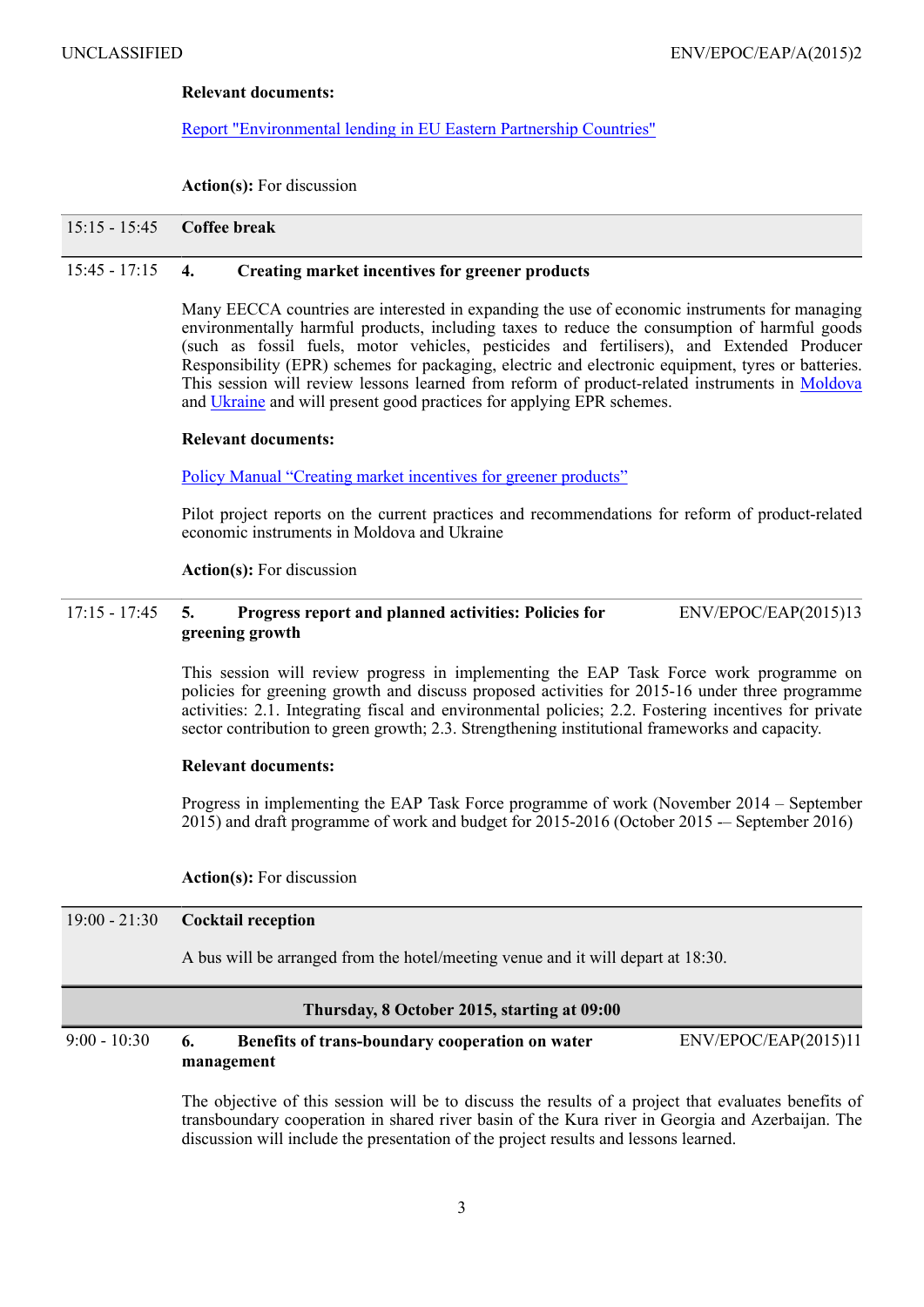### **Relevant documents:**

Report: Benefits of trans-boundary cooperation: the case of the Kura River Basin

**Action(s):** For discussion

# 10:30 - 10:45 **Coffee break**

#### 10:45 - 12:00 **7. Water Supply And Sanitation in Small Towns and Rural Areas** ENV/EPOC/EAP(2015)8

The objective of this session will be to discuss the results of a project that evaluated existing business models for water supply and sanitation in small towns and rural areas in Kazakhstan. The discussion will include the presentation of the project results and possible extension of analysis to other EECCA countries.

### **Relevant documents:**

Report: Sustainable Business Models for Water Supply and Sanitation in Small Towns and Rural Areas in Kazakhstan

**Action(s):** For discussion

#### 12:00 - 12:30 **8. Progress report and planned activities: Strengthening water management** ENV/EPOC/EAP(2015)13

This session will review progress in implementing the EAP Task Force work programme on strengthening water management and discuss proposed activities for 2015-16 under two programme activities: 1.1: Strengthening the economic and financial dimensions of water management, including adaptation to climate change; 1.2: Strengthening institutions for water supply and sanitation.

### **Relevant documents:**

Progress in implementing the EAP Task Force programme of work (November 2014 – September 2015) and draft programme of work and budget for 2015-2016 (October 2015 -– September 2016)

**Action(s):** For discussion

# 12:30 - 14:00 **Lunch**

### 14:00 - 15:00 **9. Highlights of ongoing and planned work by RECs**

In 2009, the EAP Task Force members decided that their annual meetings should provide a platform for the Regional Environmental Centres (RECs) to share information on projects that are synergetic with the OECD-implemented work programme. The representatives of RECs will inform the participants about the latest developments in the cooperation with countries of Eastern Europe, Caucasus and Central Asia.

### **Relevant documents:**

Oral interventions

**Action(s):** For discussion